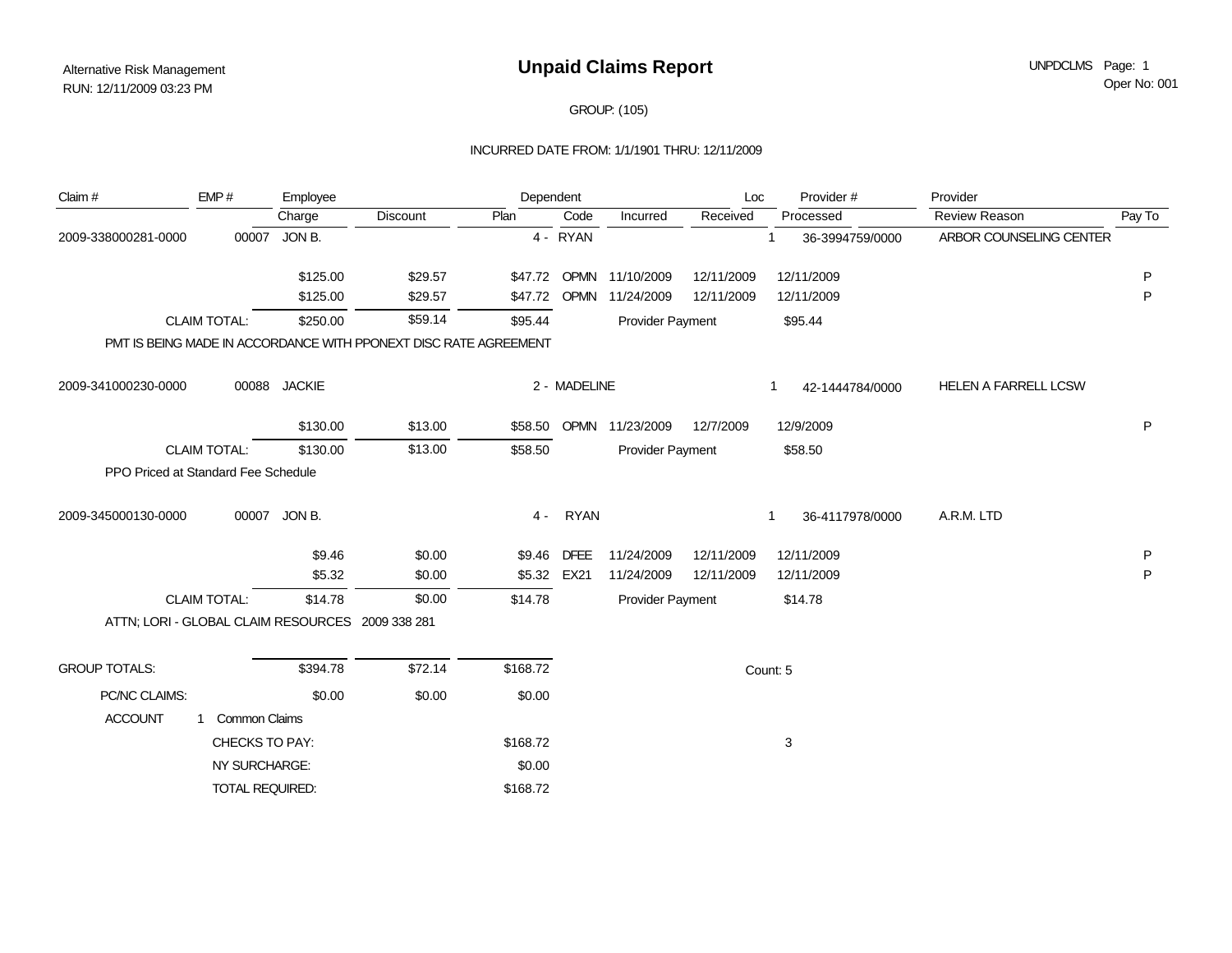## GROUP: (1105/105)

#### INCURRED DATE FROM: 1/1/1901 THRU: 12/11/2009

| Claim #               | EMP#                | Employee   |          | Dependent |              |            | Loc            | Provider#            | Provider             |         |        |
|-----------------------|---------------------|------------|----------|-----------|--------------|------------|----------------|----------------------|----------------------|---------|--------|
|                       |                     | Charge     | Discount | Plan      | Code         | Incurred   | Received       | Processed            | Review Reason        |         | Pay To |
| 2009-344000306-0000   | 00004               | JAMES G.   |          |           | 4 - GRANT    |            |                | 0<br>36-2682639/0000 | THE FAMILY INSTITUTE |         |        |
|                       |                     | \$180.00   | \$0.00   |           | \$70.98 OPMN | 12/7/2009  | 12/10/2009     | 12/10/2009           |                      |         | Е      |
|                       | <b>CLAIM TOTAL:</b> | \$180.00   | \$0.00   | \$70.98   |              |            |                |                      | Employee Payment:    | \$70.98 |        |
| 2009-344000307-0000   | 00004               | JAMES G.   |          |           | 4 - GRANT    |            |                | 0<br>20-0174759/0000 | DAVID A HIRSCH MD    |         |        |
|                       |                     | \$400.00   | \$0.00   |           | \$0.00 DUPL  | 10/12/2009 | 12/10/2009     | 12/10/2009           |                      |         | Е      |
|                       |                     | \$200.00   | \$0.00   | \$0.00    | <b>DUPL</b>  | 10/20/2009 | 12/10/2009     | 12/10/2009           |                      |         | Е      |
|                       |                     | \$200.00   | \$0.00   | \$0.00    | <b>DUPL</b>  | 11/9/2009  | 12/10/2009     | 12/10/2009           |                      |         | Е      |
|                       |                     | \$200.00   | \$0.00   | \$88.30   | <b>OPMN</b>  | 12/1/2009  | 12/10/2009     | 12/10/2009           |                      |         | Е      |
|                       | <b>CLAIM TOTAL:</b> | \$1,000.00 | \$0.00   | \$88.30   |              |            |                |                      | Employee Payment:    | \$88.30 |        |
| <b>GROUP TOTALS:</b>  |                     | \$1,180.00 | \$0.00   | \$159.28  |              |            |                | Count: 5             |                      |         |        |
| PC/NC CLAIMS:         |                     | \$0.00     | \$0.00   | \$0.00    |              |            |                |                      |                      |         |        |
| <b>ACCOUNT</b>        | Common Claims       |            |          |           |              |            |                |                      |                      |         |        |
| <b>CHECKS TO PAY:</b> |                     |            | \$159.28 |           |              |            | $\overline{2}$ |                      |                      |         |        |
| NY SURCHARGE:         |                     |            |          | \$0.00    |              |            |                |                      |                      |         |        |
|                       | TOTAL REQUIRED:     |            |          | \$159.28  |              |            |                |                      |                      |         |        |